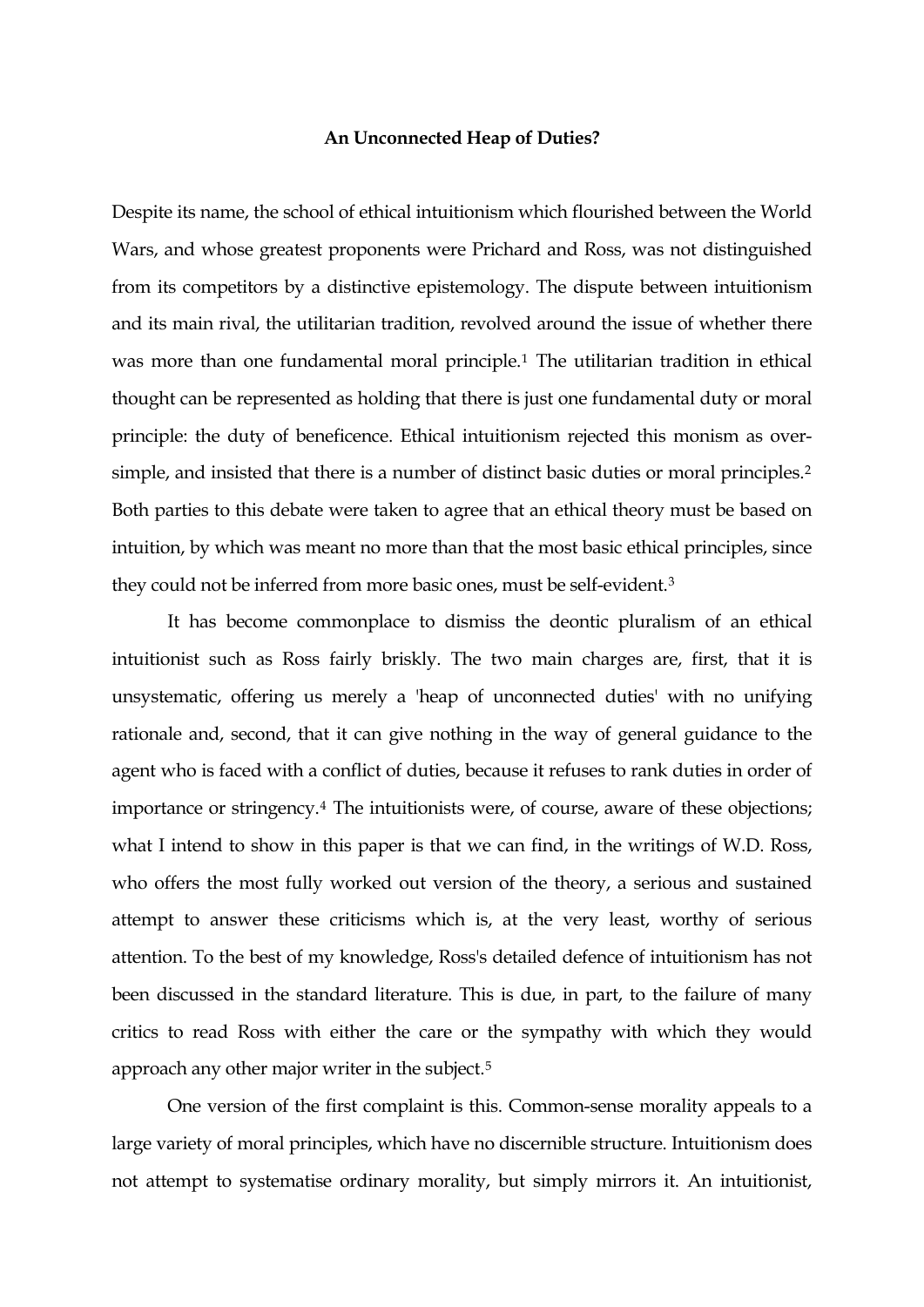such as Ross, merely presents us with a more or less arbitrarily selected list of the more common (*prima facie*) duties, and announces them to be self-evident. Since there is no structure to this list, there seems to be no explanation of why some items are on the list and not others, and therefore no room for rational debate in the event of disagreement about what should be included. Given the unavailability of reasoned discussion we simply have one bare intuition pitted against another. Even a philosopher who admits that we may eventually have to appeal to intuition may rightly feel that this is too quick. Moral theory should facilitate reasoned debate, not forestall it. Indeed, in the absence of such structure, intuitionism, unlike utilitarianism, cannot claim to be a moral *theory* at all.

 Such a criticism fails to recognise that Ross's intuitionism does systematise common sense morality, and in much the same way as many utilitarians have tried to do. For it seeks to show that the plethora of common sense duties can be reduced to a small number of basic duties. 'The general principles which it [intuitionism] regards as intuitively seen to be true are very few in number and very general in character' (Ross, 1939, p. 190). Both utilitarianism and intuitionism can therefore be seen as sharing the theoretical goal of explaining all the moral phenomena by appeal to the fewest number of most general principles. In this sense, intuitionism is as much engaged as is utilitarianism in constructing a moral theory; they only differ over how many basic principles they need to accomplish the task.

 In fairness to some of his critics it must be admitted that Ross does not explicitly state that his theory has this explanatory structure, but it is implicit throughout his long and detailed discussion. He begins by offering a division of *prima facie* duties for which he does not claim 'completeness or finality' but which he maintains is not 'arbitrary' because '[e]ach rests on a definite circumstance which cannot seriously be held to be without moral significance' (p. 20). Subsequent discussion makes it clear that this list of duties is a first shot at a complete list of basic or irreducible duties. Non-basic duties are,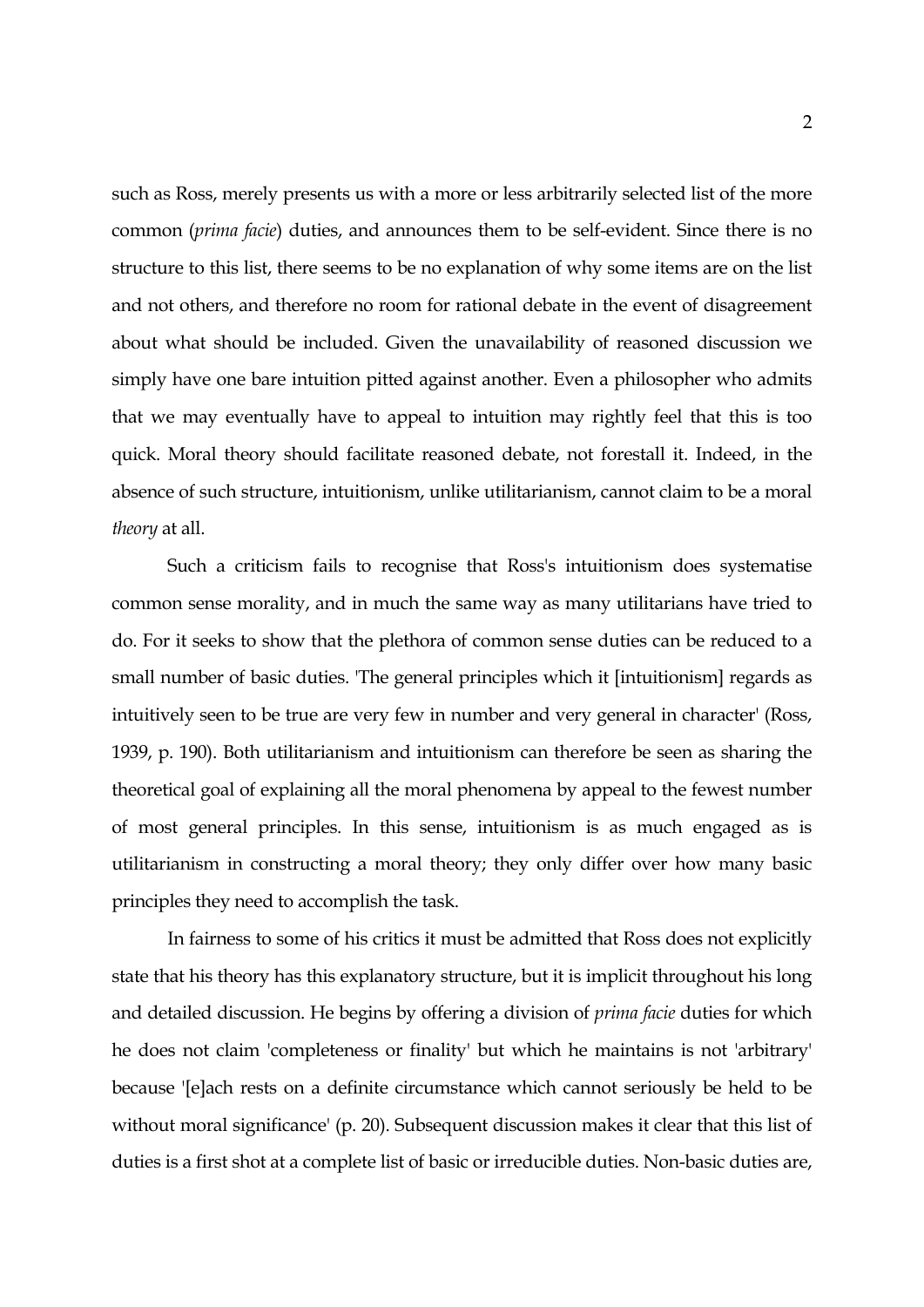in a manner to be outlined shortly, derived from these basic ones. Here is my summary of the items on Ross's original list.

- 1 Duties resting on a previous act of my own. These in turn divide into two main categories:
	- (a) duties of *fidelity*; these result from my having made a promise or something like a promise
	- (b) duties of *reparation*; these stem from my having done something wrong so that I am now required to make amends.
- 2 Duties resting on previous acts of others; these are duties of *gratitude*, which I owe to those who have helped me.
- 3 Duties to prevent (or overturn) a distribution of benefits and burdens which is not in accordance with the merit of the persons concerned; these are duties of *justice*.
- 4 Duties which rest on the fact that there are other people in the world whose condition we could make better; these are duties of *beneficence*.
- 5 Duties which rest on the fact that I could better myself; these are duties of *selfimprovement*.
- 6 Duties of not injuring others; these are duties of *non-maleficence*.

 This list is only provisional; Ross goes on to discuss whether it can be further reduced by showing that some of these duties are not really basic and irreducible. Before engaging in that discussion, we need to look at Ross's account of how the nonbasic duties are derived from the basic ones. He writes that 'in actual experience [*prima facie* duties] are compounded together in highly complex ways' (p.27). He gives as his example, the citizen's duty to obey the laws of her country. The duty to be law-abiding stems, at least in the ideal case, from three basic duties: gratitude, fidelity and beneficence. We should be grateful for the benefits we have received from the state; we have made an implicit promise to obey by retaining permanent residence in a country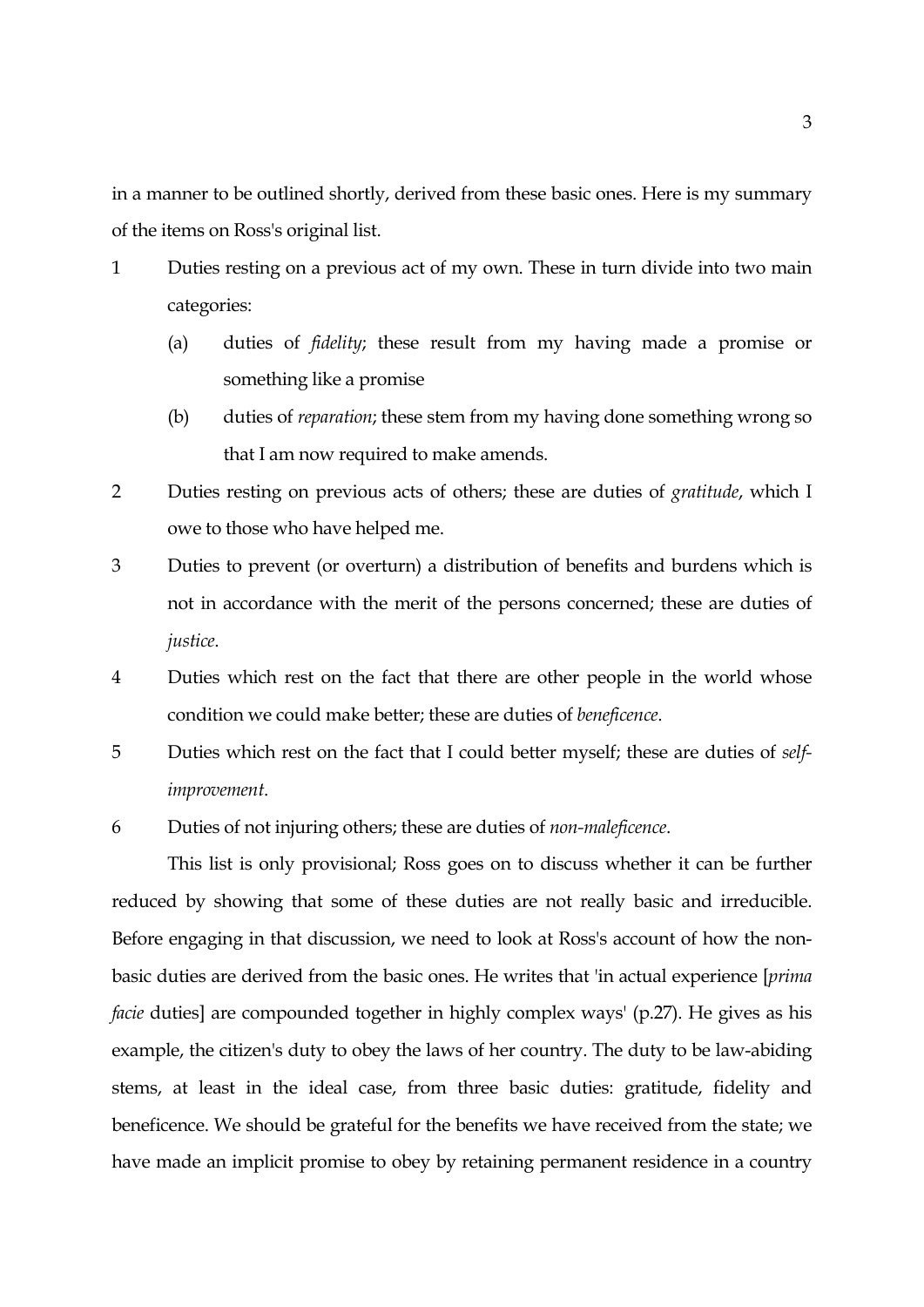whose laws we know we are expected to obey; beneficence also requires us to obey the laws because they are 'a potent instrument for the general good'. Ross later gives another example of a compound duty: the duty not to lie. Ross claims that our duty not to lie rests on two basic moral considerations: the duties of non-maleficence and fidelity. To lie to someone is (normally) to do an injury to that person (and perhaps to others). In addition, Ross holds that communication standardly presupposes an implicit mutual undertaking by all parties that they will use language to convey their real opinions. In such cases, to lie is to breach this implicit promise.

 Because these are compound duties, some of the elements may be missing in a particular instance of a derivative duty, and then the duty in question may be weakened. For example, a very bad government will not be promoting the general good, and then there will be no duty arising from considerations of beneficence to support it. In the case of lying, the presupposition that there is a mutual agreement to make true assertions can lapse. If someone is an habitual liar, then she has announced, by her actions, her refusal to be bound by this implicit contract, thus releasing others from their obligation to honour it. Similarly, if I am in a strange society and know nothing of their social practices, not even whether they are friendly or hostile, then there is no such implicit understanding. In Ross's opinion, a large part of the stringency of the duty not to lie stems from the supposed implicit promise; where it is not present then the obligation not to lie is much weakened (pp. 54-5).

 Although Ross does not discuss this point, it seems perfectly possible that there might be cases where none of the considerations which normally make law-breaking or lying wrong apply. Thus, if I play a game of Cheat with my children, I must lie, because that is part of the game. On Ross's account, it seems that there is absolutely nothing wrong with lying in such cases, for the tacit agreement to tell the truth is explicitly cancelled in such games and I am, in this context, arguably doing no harm whatever to my children.[6](#page-18-1)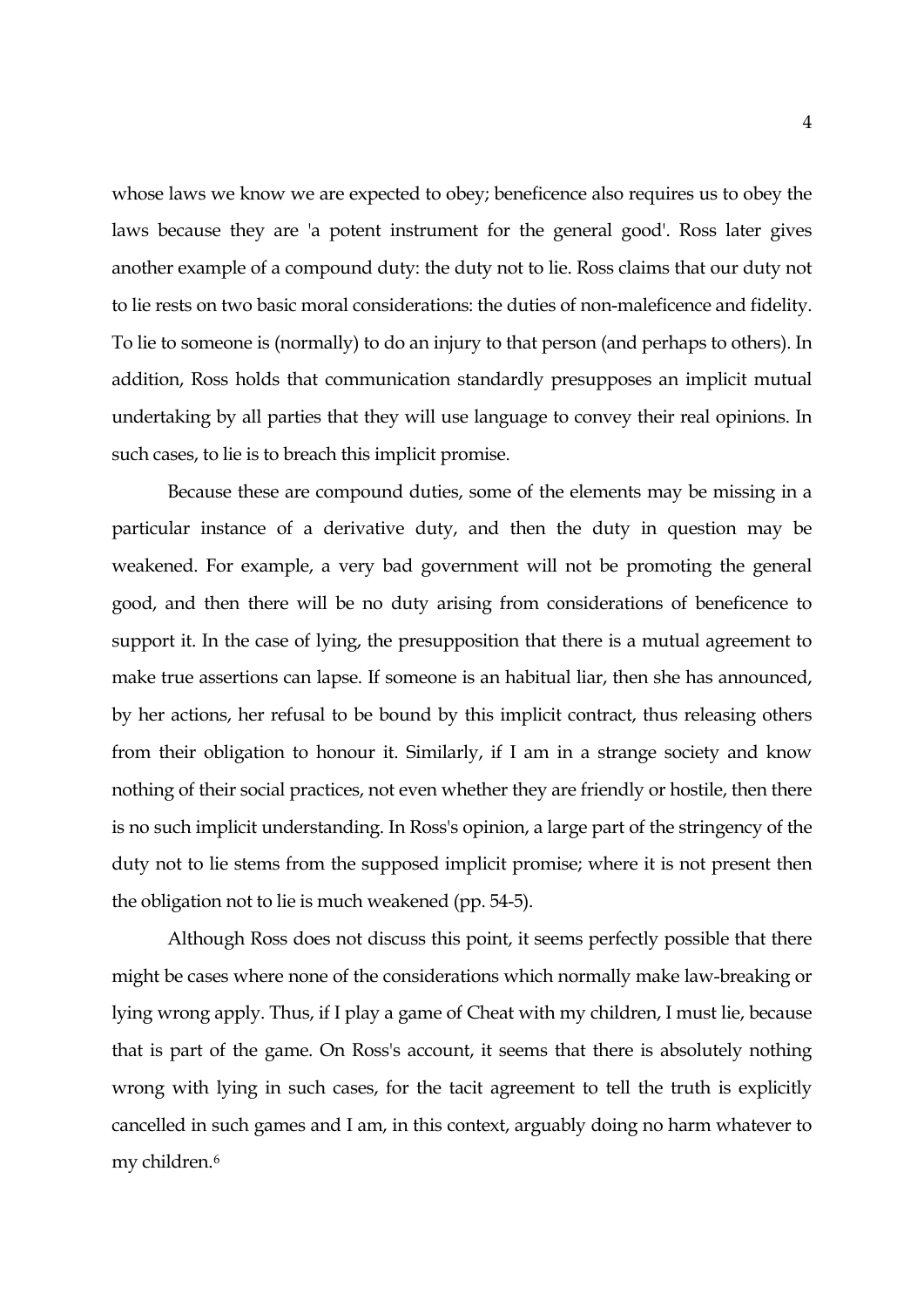If there are circumstances, such as playing Cheat, where the fact that saying something would be a lie does not furnish any reason whatever for not saying it, then in what sense can it be said, as Ross does, that there is a *prima facie* duty not to lie? We need to distinguish here between saying that a certain *kind* of act is a *prima facie* duty, and saying that a *particular act* is *prima facie* right or my duty in virtue of some characteristic(s). It is natural to understand the claim that a certain kind of act, such as refraining from lying, is a *prima facie* duty as saying that lying is always a wrongmaking characteristic; it always counts against an action that it would involve lying. But we have seen that this claim is arguably false; it does not count at all against my playing Cheat with my children that we shall all lie as hard as we can. Nevertheless, we could, I think, still maintain of a particular act that it was *prima facie* wrong in virtue of being a lie. We might be tempted to interpret Ross's account of lying as maintaining think that in a normal case, where it does count against an action that it would involve lying, the act is *prima facie* wrong, *not* in virtue of being a lie, but in virtue of its being a case of promise-breaking and causing harm. But this, I think, is a false contrast. Acts can get to be instances of promise-breaking or maleficence in a number of ways. It may be true of some particular act that it is in virtue of its being a lie (rather than, for example, the nonpayment of a debt) that it is an instance of promise-breaking and maleficence. If this is right, then the fact that *this* act is a lie may make it *prima facie* wrong, even though there can be acts which, though they involve lying, are not made *prima facie* wrong by that fact. On this interpretation, lying is not a fundamental moral consideration (which is why it does not occur on the list of basic duties) but the fact that some act is a lie can still be the reason why that act is *prima facie* wrong.

 These are examples of derivative duties which are compounded out of basic duties, but there could be duties which are derivative in the way that lying is but which are not themselves compound. Take the duty a child has to honour its parents; it might plausibly be claimed that this duty derives from the single basic duty of gratitude. Here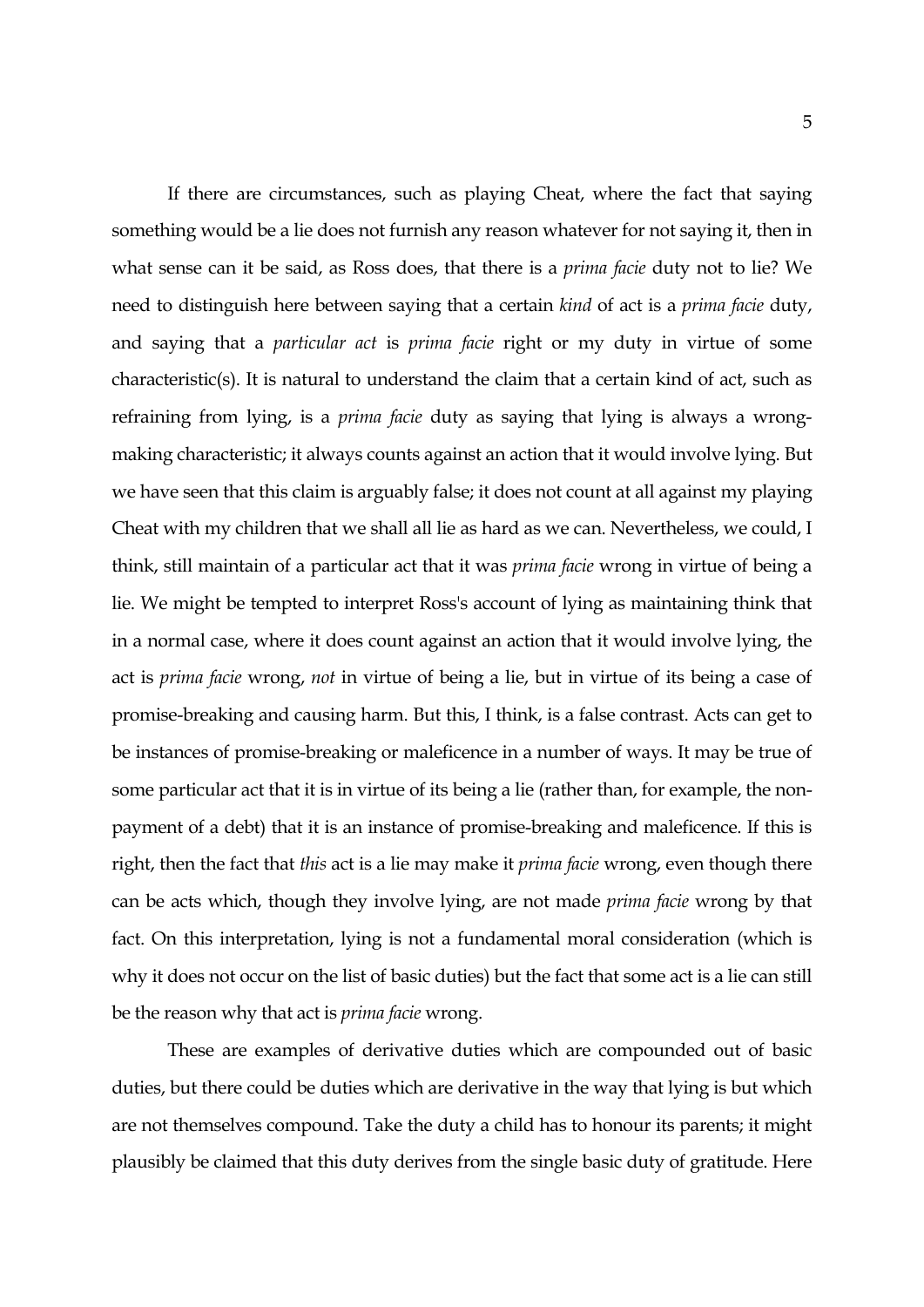also, there could be cases where there was not even a *prima facie* duty to honour one' parents. Where the child had received nothing from its parents there would be, on this view, no duty to honour them. Ross gives another example himself in his discussion of punishment. He dissents from the common intuitionist view that there is 'a fundamental and underivative duty' to reward the virtuous and punish the innocent. Rather, he claims, the state of affairs in which the good are happy and the bad unhappy is better than the reverse. Since we have a general duty of beneficence, we have a duty to bring about the better state of affairs.

 The duty of reward and punishment seems to me to be ... derivative. It can be subsumed under the duty of producing as much good as we can (p. 58)

There may be cases where no good would come of punishing (perhaps because the wrongdoer has suffered enough) and here punishing would not be even *prima facie* right.

 In all the examples of derivative duties at which we have looked so far we have found that they pick out some characteristic which normally, but not necessarily always, counts for (or against) doing an action. It seems possible, although Ross does not specifically draw this contrast, that there might be duties which are in some sense derived from those on the basic list, but which pick out some characteristic that is *always*, and not just usually, a right- (or wrong-) making characteristic. Thus it is plausible to hold that the duty to pay one's debts rests on the duty of fidelity. But here one may be unable to imagine a particular case where debt-paying was not *prima facie* right, because one would not be in debt unless one had made an (implicit) promise to repay. The explanation of this appears to be that the characteristic of debt-paying is a specific instance of the more general characteristic of promise-keeping, so there couldn't be an instance of debt-paying which was not also an instance of fidelity. Debt-paying does not figure on Ross's list of basic duties because it is insufficiently general; it is subsumed under the wider duty of fidelity.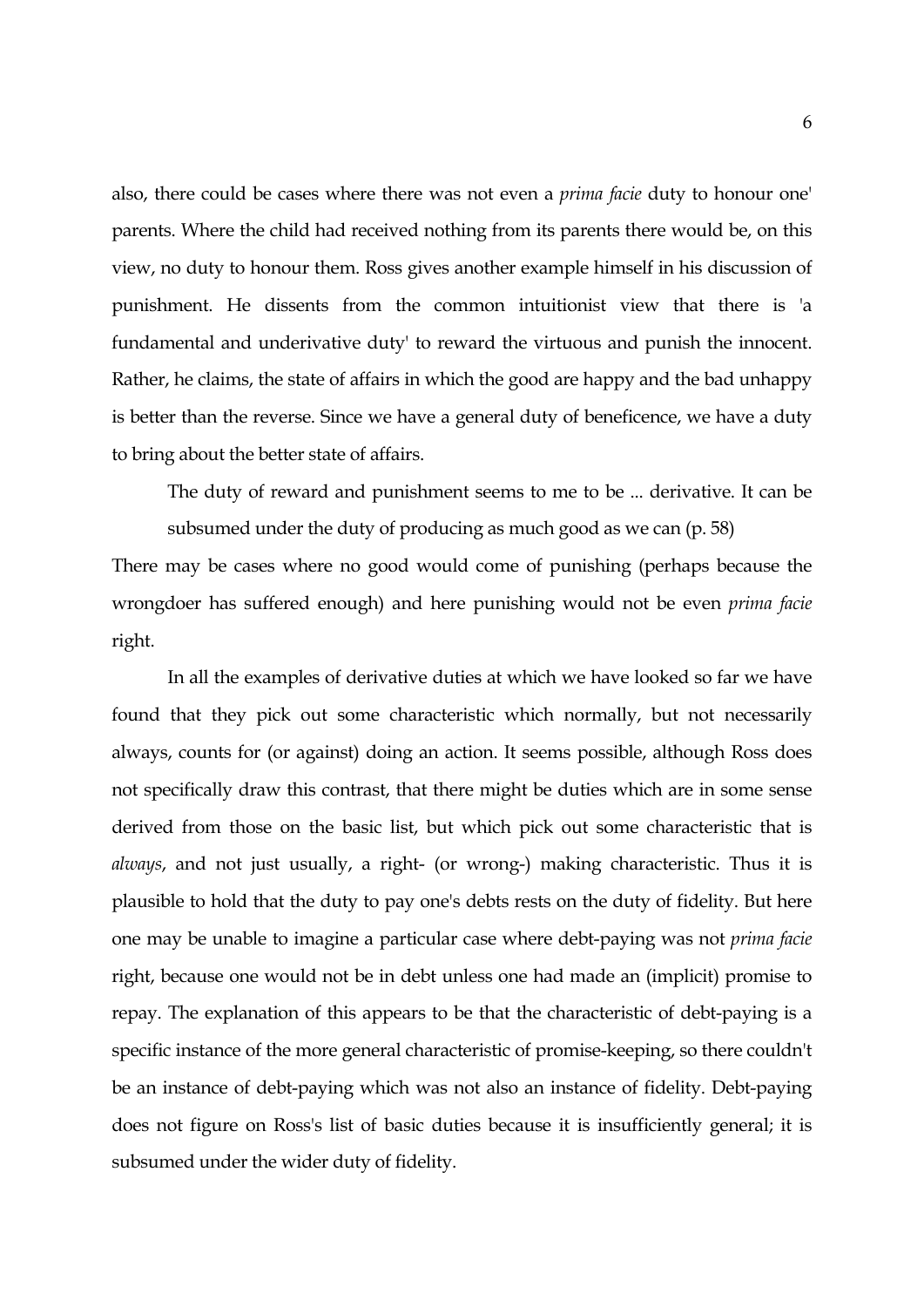I am not here concerned to defend Ross's analysis of any of these duties; I cite them merely to illustrate his general approach. With the distinction between basic and derivative duties in place we can now see how one might make a case for amending Ross's list. Since it is intended to be a list of all our basic and underivative duties, it can be challenged in two ways. It may be claimed either that the list needs shortening because it contains some duty that is not really basic, or that the list needs lengthening because it leaves out a basic duty.

 The list needs shortening if it can be shown either that one putative basic duty is just a particular instance of a more general basic duty, or that two of the putative basic duties are just instances of one wider inclusive basic duty, or that one of the putative basic duties is derivative in the way that, on Ross's view, the duties not to lie or break the law are derivative. Immediately after drawing up his initial list Ross embarks on a discussion to see if it can be made more 'systematic'. His conclusion is that the list does need shortening. He provides an example of the second kind of challenge when he considers whether beneficence and self-improvement are distinct duties (pp. 24-6). The main reason for thinking that they are lies in the fact that, while we have a duty to give others pleasure, as well as to make them knowledgeable and virtuous, we normally think we have no corresponding obligation to give ourselves pleasure. Ross discusses whether the belief that we have no duty to give ourselves pleasure arises merely from the fact that it is redundant to require us to do something which we are already (too) strongly motivated to do. If we think, as Ross is inclined to, that there is in fact a duty to give ourselves pleasure, a duty which it is rarely if ever necessary to invoke, then categories (4) and (5) can be merged under the wider head of universal beneficence. Similarly, Ross's discussion affords an instance of the first kind of challenge when he argues that the duty of justice is just a specific instance of the duty of beneficence for, as we have seen, the distribution of goods in accord with merit is a specific kind of good. So Ross's final list is whittled down to beneficence, non-maleficence, fidelity, gratitude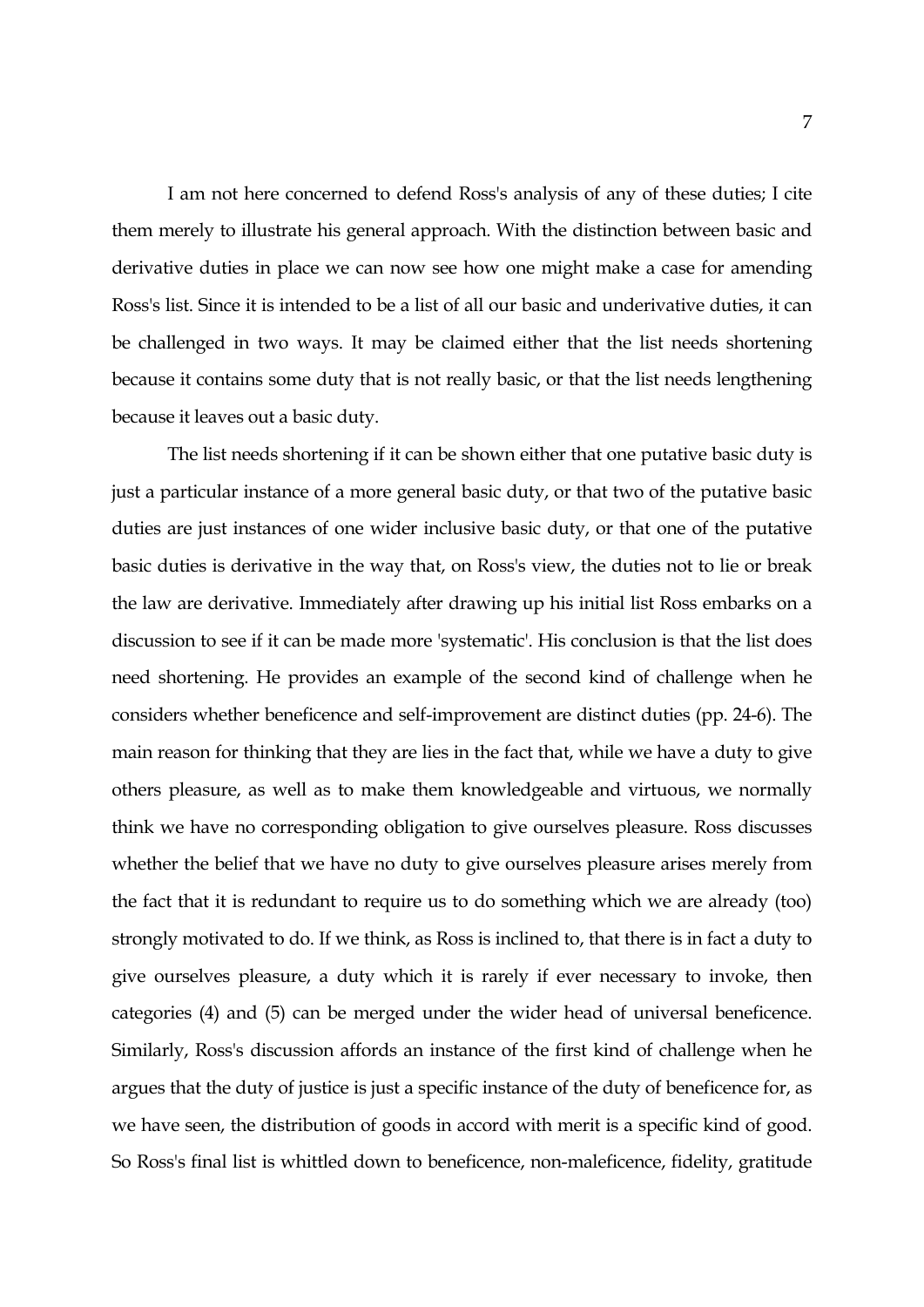and reparation.

 The other way to criticise the list would be to claim that the list has failed to include a duty which is basic, in that it cannot be derived from other duties on the list. Any candidate could only be included if it could be shown that Ross had omitted a distinct and fundamental moral consideration which could not be seen as derivative in any of the ways I have outlined. I hope I have already shown that there is plenty of room, in trying to settle such disputes, for reasoned argument. There is no need, at this stage, to resort to a blank appeal to intuition. Nor, as Ross points out on p. 30, should we imagine that intuitionism of this stripe need be conservative. Nothing in Ross's procedure prevents moral criticism of the prevailing duties in a society.

 It may, of course, be that there is no one way of structuring these duties which will be uncontroversially the right one. That is not, however, a matter that can be determined in advance. Moreover, the discovery that there were, say, two ways of carving up the territory between which it was hard to decide, would itself be an important advance.

 A critic of Rossian intuitionism might now complain, rather more cautiously, that the theory is unstructured at least to the degree that there is no connection between the basic duties; they do not form any sort of a system. So put, the criticism fails: it is as if we were to criticise Euclidean geometry as not being a system because it employs five basic axioms. It is systematic because it covers the territory; the axioms work together.[7](#page-18-1) So the complaint is merely, perhaps, that the basic duties are unconnected because distinct; they are not derived from some single basic duty. If this is the complaint then clearly a pluralist cannot show the basic duties have the kind of connectedness which deontic monism offers without abandoning his pluralism. Nevertheless, there might be other ways in which an intuitionist could show connectedness between the basic duties. There may be further structure without reducibility. I shall look briefly at three suggestions.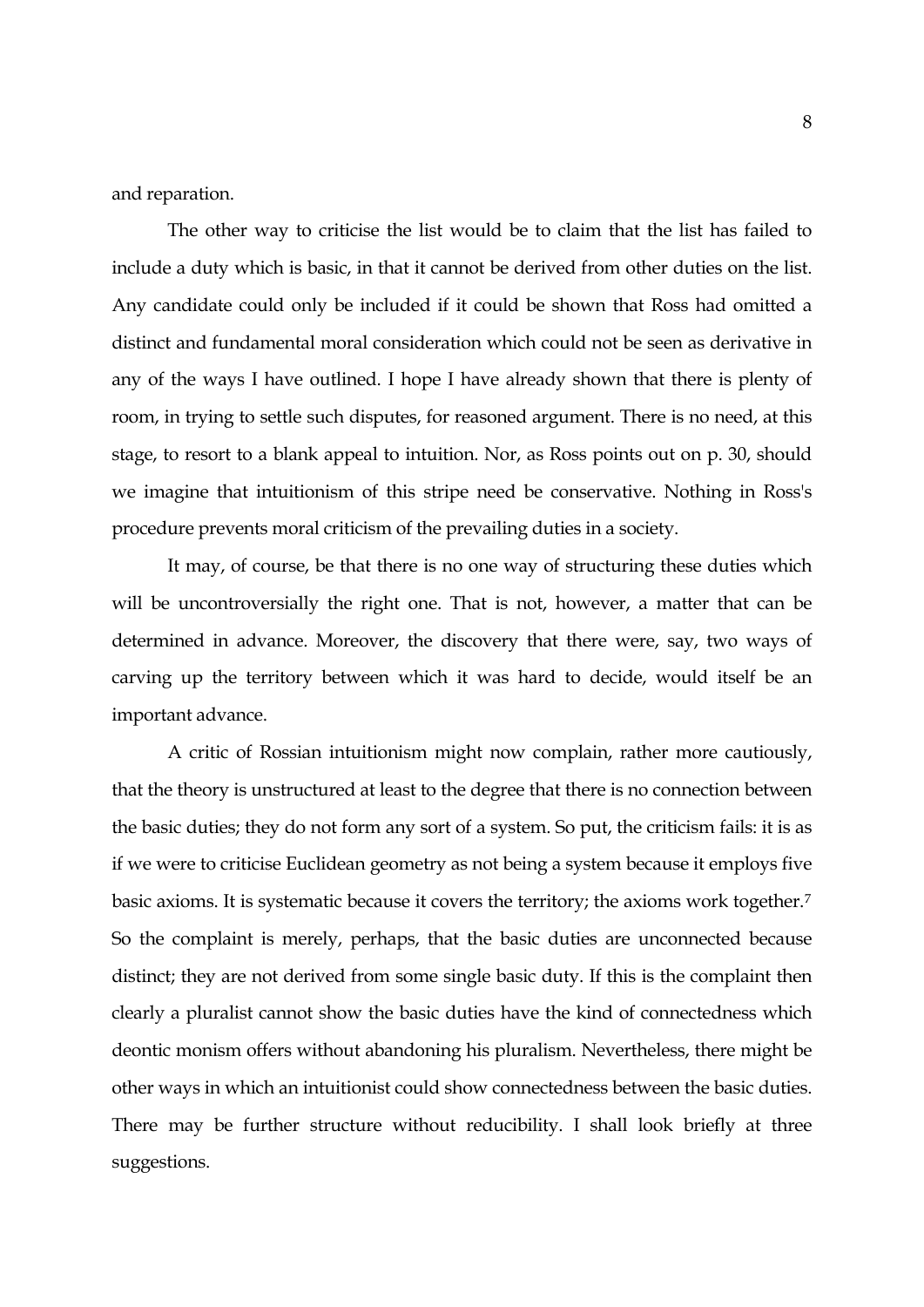One way in which Ross might be thought to supply further structure to his list of basic duties is that he supplies a formal framework to which he then gives content, for he divides some duties into contrasting pairs: those which rest on previous acts of my own, those which rest on previous acts of others, those which rest on the fact that there are other people in the world whose lot could be improved, and those which rest on the fact that I could better myself.<sup>[8](#page-18-1)</sup> I do not think that this formal structure provides much, if anything, in the way of explanatory unity among the basic duties. Firstly, it is structurally incomplete: it fails to cover non-maleficence. Secondly, in his later discussion of the list Ross collapses the second contrasting pair. Thirdly, such a classification can do no more than provide boxes into which duties can be put; it does not determine either that those boxes have members, nor how many members they have. Thus the first category contains two members and the second only one. Nor does there seem any *a priori* reason why this is so. Why should the second category not have contained, for example, duties resting on the previous harmful acts of others as well as duties resting on their previous generous acts?<sup>[9](#page-18-1)</sup> If there is no duty of revenge, as we are now inclined to think, this fact is not determined by the formal structure of the boxes. Lastly, and most importantly, the fact that a duty belongs in a particular box does not supply any reason why we ought to perform it.

 A second approach looks rather more hopeful. A list of basic duties would have further unity if it were the case that all of them rested on structurally similar features of the agent's relation to the world. In a famous passage in which he criticises utilitarianism as over-simple, Ross suggests such a possibility.

 [Utilitarianism] says, in effect, that the only morally significant relation in which my neighbours stand to me is that of being possible beneficiaries by my action. They do stand in this relation to me, and this relation is morally significant. But they may also stand to me in the relation of promisee to promiser, of creditor to debtor, of wife to husband, of child to parent, of friend to friend, of fellow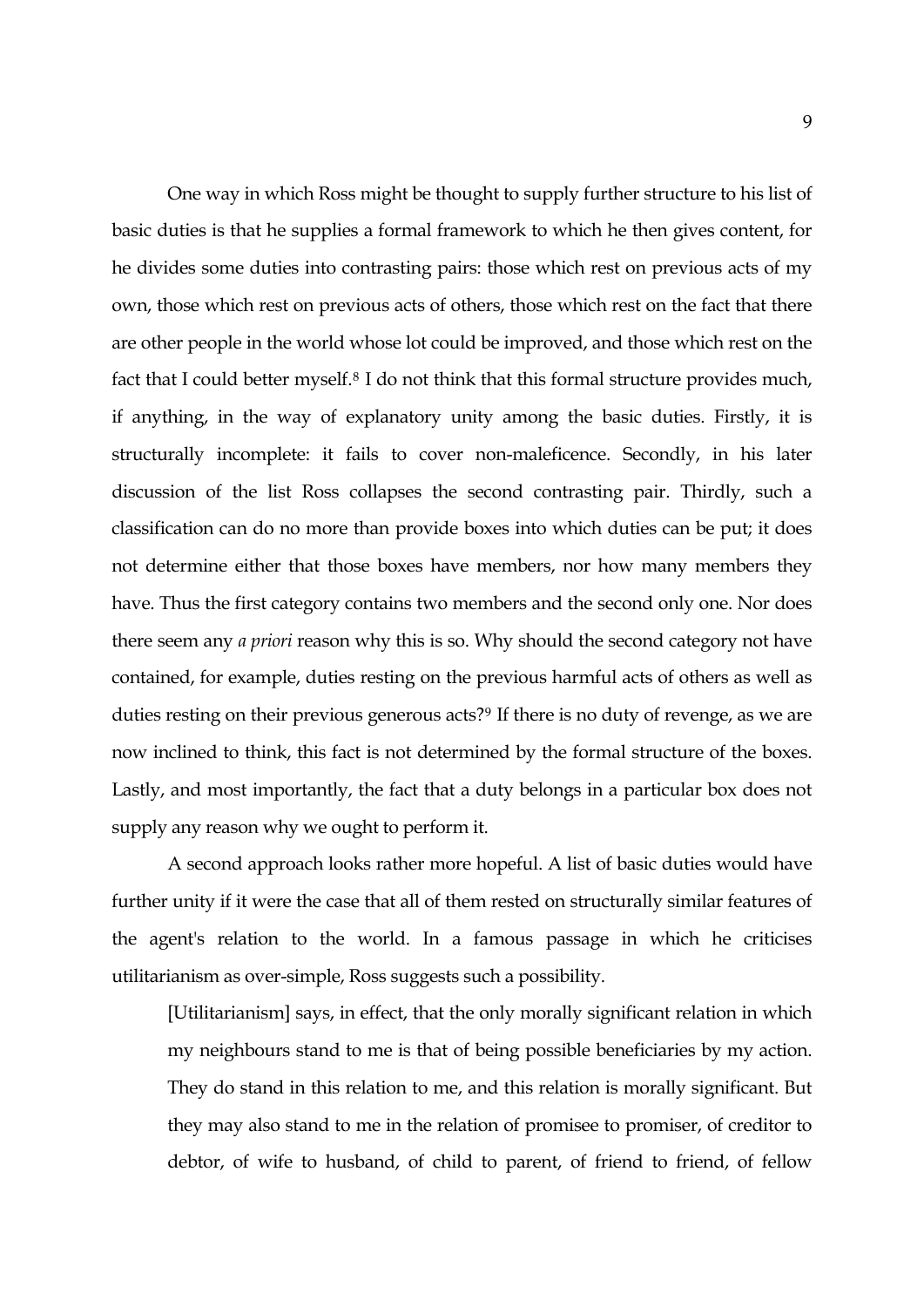countryman to fellow countryman, and the like; and each of these relations is the foundation of a *prima facie* duty (p. 19).

At first glance, it might seem that Ross is here claiming that all *prima facie* duties do have something in common, in that they are founded on an existing personal relationship of some specific kind. This unity is more apparent than real, however, for there is a significant difference between beneficence and the other duties, which do rest on existing personal relationships. The relationship on which beneficence rests is that of *possible* benefactor to *possible* beneficiary. Although this is a *relational* fact about them, it does not in any way constitute a personal *relationship*. So Ross's theory is reduced to making the much weaker, but not completely trivial, claim that all duties are founded on some relational fact.[10](#page-18-1)

 A third possibility, one which Ross does not explore, is to seek unification of the list of basic duties, not by reducing them to one basic duty, but by inferring them from some common theoretical base. The model here may be Kant, who seeks to justify distinct duties by subjecting each to the one categorical imperative test: can the maxim of one's action be a universal law? Audi, who canvasses this possibility, points out that Ross could allow the possibility of

 epistemically overdetermined moral knowledge. There can be a moral theory that both explains and provides inferential grounds for moral propositions which, given sufficient reflection, can also be seen, non-inferentially, to be true. (Audi, 1993, p. 305)

I agree with Audi on the epistemology; what might trouble a deontic pluralist is the question of whether such inferential justification from *one* theoretical base allows one to keep the sense that the basic duties are nevertheless distinct. To explore that question would, however, take me beyond the scope of this paper.

 I turn now to my second topic, the issue of ranking moral duties in cases of conflict. Ross rejects what he calls 'out-and-out intuitionism' which says that there are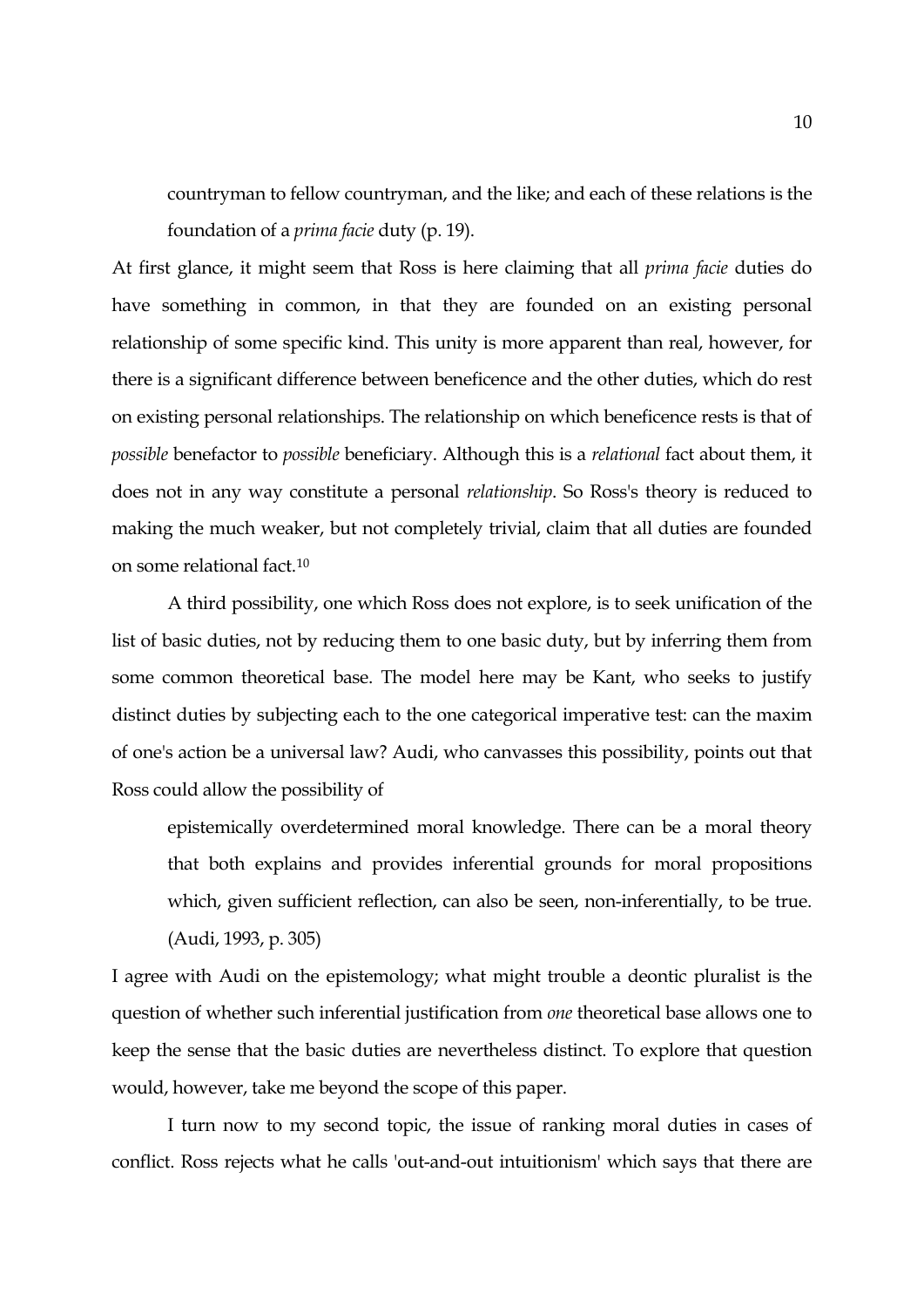absolute duties which should be fulfilled irrespective of the consequences (Ross, 1939, p. 79). So all duties are *prima facie* for Ross; where they conflict we have simply to decide, in each particular case, which is here the weightiest. Now Ross's view commits him to the wholly plausible claim that the stringency of a duty can vary from one occasion to another. Some promises, for example, are solemn and binding, and ought only to be broken, if at all, in the most serious circumstances; others are less weighty and can more easily be overridden by other considerations. One may feel, however, that there is a position midway between the complete generalism of absolutism (which gives no consideration to the circumstances of the particular case) and a doctrine of *prima facie* duties which makes the outcome of any conflict depend solely upon the wholly individual circumstances of the particular case. The midway position, which is in fact Ross's, would allow us to say something about the ranking of duties in general which fell short of absolutism: namely that some kinds of basic duty might be thought to be, in their intrinsic nature, more weighty than others.[11](#page-18-1)

 Ross claims that, while there can be no rule saying that one duty always takes precedence over another, some *prima facie* duties are, as it were, intrinsically weightier than others. This does not mean that the less weighty duty will never win out, only that it starts with an initial handicap which it will have to work hard to overcome. In deciding what to do, on this picture, we must take into account not only the general weight to be given to each *prima facie* duty, but also the weight each instance of that duty has in the particular case before us.

 This doctrine is hard to grasp in the abstract, and the metaphors need cashing out if we are to make sense of it. Ross gives us a couple of examples which are supposed to illustrate his contention. He claims, firstly, that the duty of non-maleficence is more stringent than the duty of beneficence. 'We should not in general consider it justifiable to kill one person in order to keep another alive, or to steal from one in order to give alms to another' (p. 22).[12](#page-18-1) Secondly, the duty to keep promises is likewise more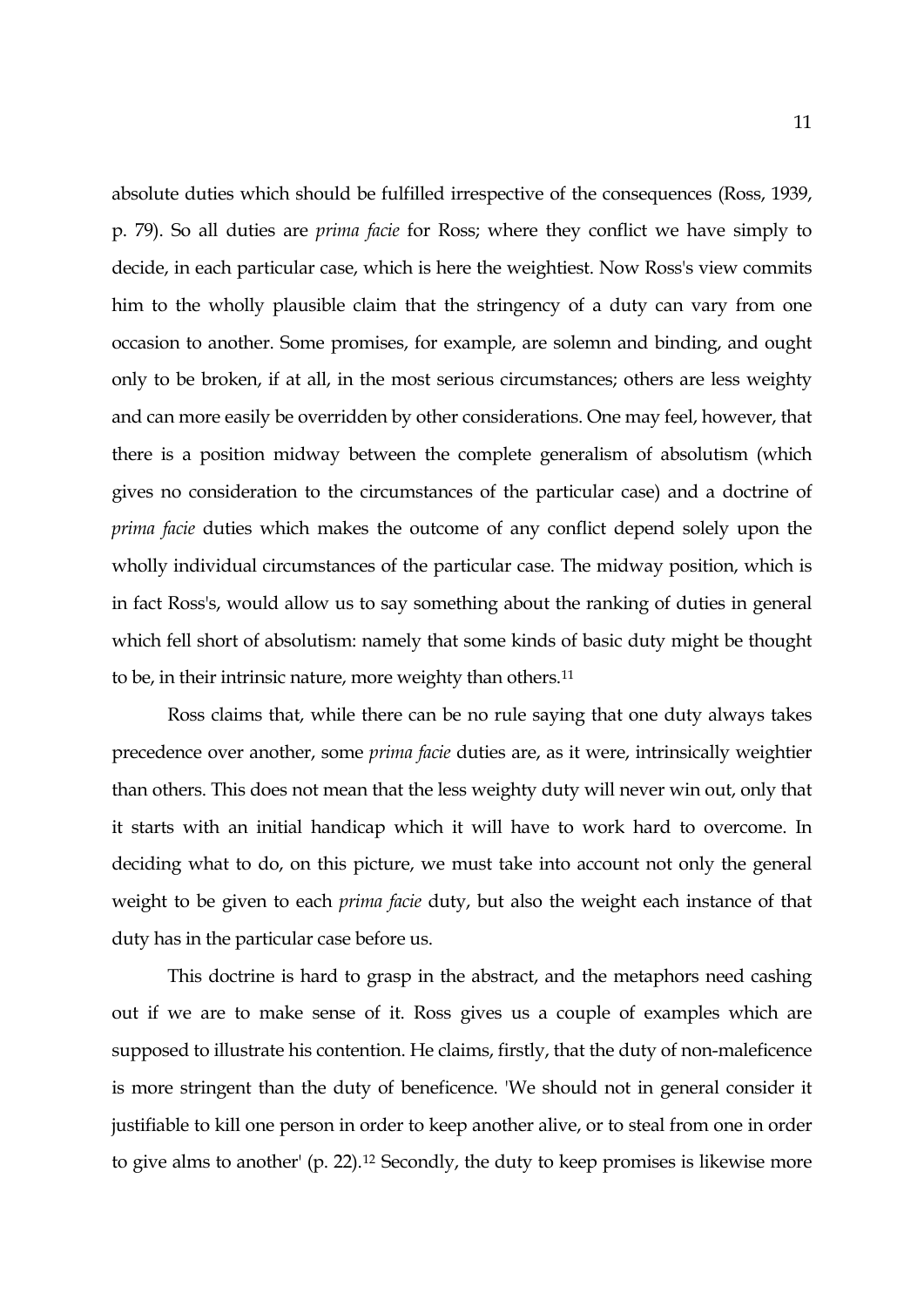urgent than that of beneficence.

We . . . think . . . that normally promise-keeping, for example, should come before benevolence, but that when and only when the good to be produced by the benevolent act is very great and the promise comparatively trivial, the act of benevolence becomes our duty (p. 19).

In these passages we find, I shall argue, not one but two thoughts, only the second of which requires him to claim that one duty can be intrinsically weightier than another.

 The first thought concerns the way in which the duty of beneficence and the other duties interact in a case of moral conflict. Beneficence, as Ross construes it, is the duty to produce as much good as possible. It is thus identical with the sole duty which the utilitarian, or any consequentialist, recognises. Ross holds, however, that there are several duties distinct from beneficence which may also have to be taken into account. In any choice I make, considerations of beneficence are always relevant, because what I choose will have an influence, however small, on the total amount of value. Where beneficence is the only relevant duty then, of course, the right action is completely determined by the amount of good I can produce: the right action is the one which brings about the best state of affairs. If two courses of action produce the same amount of value then, from the point of view of beneficence, there is nothing to choose between them.

 Now suppose that, in choosing between two courses of action, some other *prima facie* duty has also to be taken into account, and that it weighs in one side, but not on the other. Since it is a distinct duty it must carry independent weight in determining which action is my duty proper, though what weight it will have in the particular case will depend on the circumstances. Two consequences follow. First, where the balance of good between the two courses of action is (roughly) equal, the other duty will be decisive, because beneficence will not favour one course over the other. Second, where the balance of good, and therefore beneficence, counts morally in favour of one course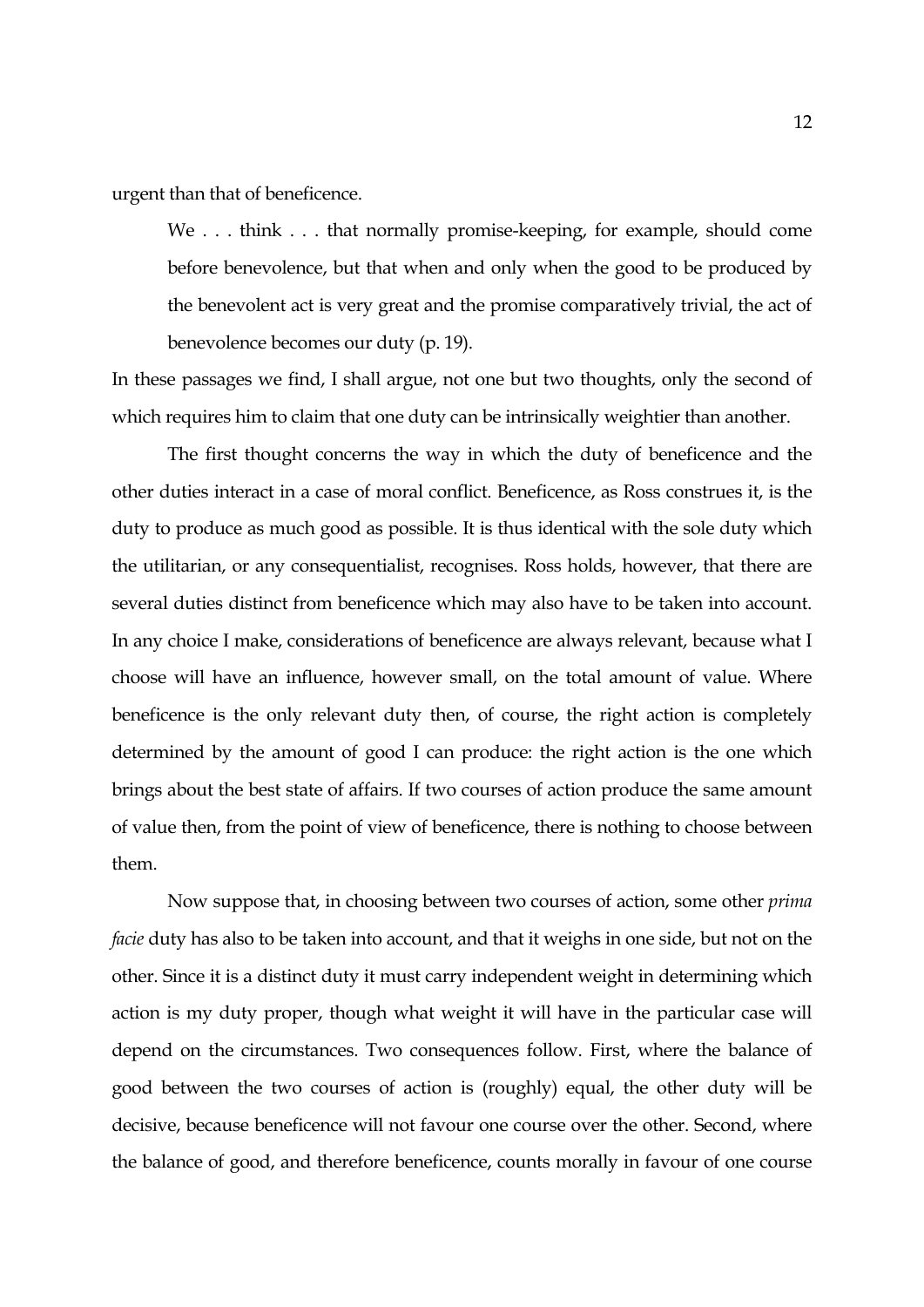of action, but some other duty, say the duty to keep promises, counts against doing it, then beneficence will only win out if it has sufficient weight to outweigh the other duty in this case. But the weight that we should give, as Ross conceinves it, to the duty of beneficence in any particular case depends solely on the surplus of good produced by following one course of action rather than another. So beneficence will only win out over the duty of fidelity if the course of action favoured by beneficence will produce a considerably better state of affairs than that which will result if we keep the promise. In fact, it will have to produce a surplus of good sufficiently large for us to judge that, in this case, the good to be achieved outweighs all the weight against that course which stems from the fact that it would involve a breach of fidelity.

 These consequences follow simply from the fact that, on Ross's view, the other duties are *distinct* from beneficence. In weighing up what to do, one must take account not only of how much good will be produced, as the duty of beneficence requires, but also of the independent weight of the other duties.[13](#page-18-1) There is no need to bring in any doctrine about one duty being weightier than another at the general level in order to explain, for example, why it is wrong 'to kill one person in order to keep another alive, or to steal from one in order to give alms to another'. We think it wrong to kill one person to save another, but that may simply be because, given that the benefit to one is roughly counterbalanced by the loss to the other, the duty not to harm tells against killing the one, but not against failing to save the other.<sup>[14](#page-18-1)</sup> What is more, similar remarks will be true, not just of conflicts between fidelity or non-maleficence and beneficence, but of a conflict between beneficence and any other duty.

 Much of what Ross says about his examples can be explained by appeal to the fact that distinct duties carry independent weight. This view allows for the fact that their weight will depend on the circumstances of the particular case: the more solemn the promise, or the more serious the harm, the greater the balance of good must be before beneficence can outweigh these duties. No doctrine about the comparative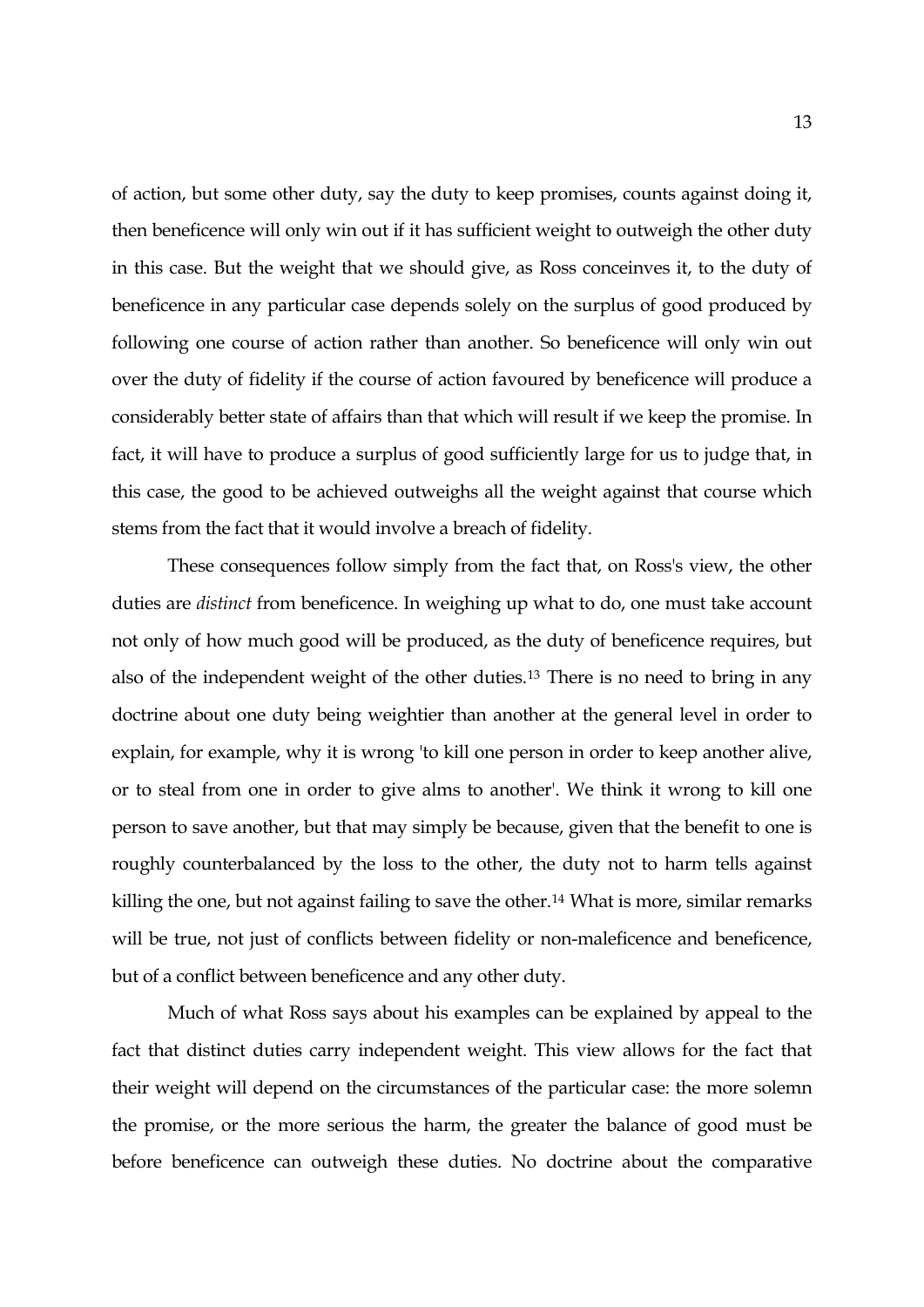general weight of duties is required. Nothing in this account rules out the possibility that beneficence might win out in a conflict, even when the duty on the other side was very weighty.

 One remark of Ross's which I have already quoted does, however, suggest a stronger view than this. In the case of a conflict between fidelity and beneficence Ross apparently claims that not one but two conditions have to be met before the beneficent act becomes our duty proper. Not only must the good to be produced by the beneficent act be very great, but also the promise must be 'comparatively trivial'. How this remark is to be understood will depend on what is being compared with what. It may just be the thought we have already met, that the strength of the *prima facie* duty to keep this promise must be weak compared with the strength of the pull of beneficence, if the latter is to be our duty proper. But it is more naturally interpreted as meaning that the promise must be of a trivial kind *compared with other promises*. So understood, this would impose an additional condition that must be met before it could be our duty to break a promise. Not only must the balance of good greatly favour the breaking of the promise, but the promise itself must not be of a particularly serious, solemn or binding kind. If that is Ross's view then, where a promise is particularly solemn and binding, no amount of good to be achieved, however great, could make it our duty to break it.

 Such a view would yield a sense in which, for example, the duty of fidelity is intrinsically weightier than that of beneficence. We can spell it out this way. We might produce separate rankings of instances of both duties in order from the least to the most weighty instances, and then make the following comparative claims. First, the duty to keep a promise which came fairly low down in the order of bindingness of promises could only be outweighed by an instance of beneficence which came quite high up on the scale of beneficent acts. Second, where a promise is very important, where it ranks quite high in the scale of promises, no instance of the duty of beneficence, however pressing, could outweigh it. Since the stringency of a duty is not just a function of the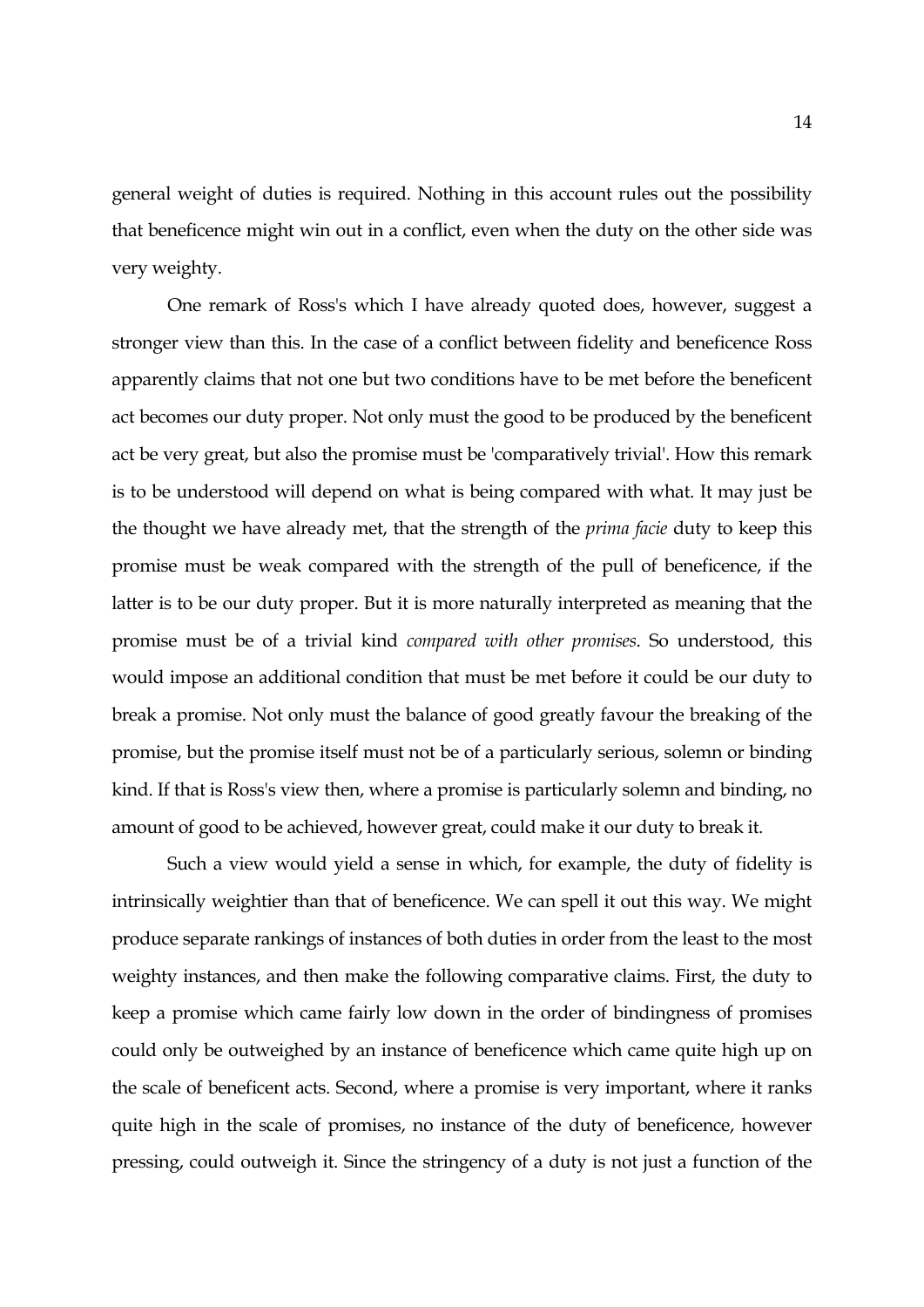good produced, there is nothing in Ross's system which prevents him claiming that serious cases of promise-breaking could have a moral weight which could not be outweighed by any amount of good to be achieved on the other side.

 Ross's remarks are too brief for it to be clear whether he held this view. It is a position which does not seem to me very attractive with regard to promise-keeping. Most of us feel that there are situations in which it would be right to break a promise, however solemn. In the case of non-maleficence, however, there does seem a case for claiming that it is intrinsically weightier than benevolence in the sense just defined. For while it can be right to inflict some comparatively slight harm in order to secure a great good or avert a disaster, it may be that it can never be right to inflict a very serious harm, such as killing an innocent child, to achieve a good end. Here the end really cannot justify the means in any circumstances.

 By a pleasing irony, such a position makes room, within a system of *prima facie* duties, for something like an absolute constraint against killing the innocent.[15](#page-18-1) For, while the duty not to harm in general is only *prima facie*, the duty not to inflict certain serious kinds of harm, such as killing the innocent, would be one that cannot be overridden.

 To sum up. The nub of both complaints is, I think, that intuitionism is a profoundly anti-theoretical ethical view. A moral theory seeks, among other things, to perform three interrelated tasks. The first is to improve on the rather unstructured nature of our ordinary moral thought, so as to render it more systematic and orderly. The second is to justify that moral system by displaying its ground. The third is to use that moral system to guide us in making difficult moral choices. My claim has been that Ross either does, or could do, more than his critics realise in all three of these areas.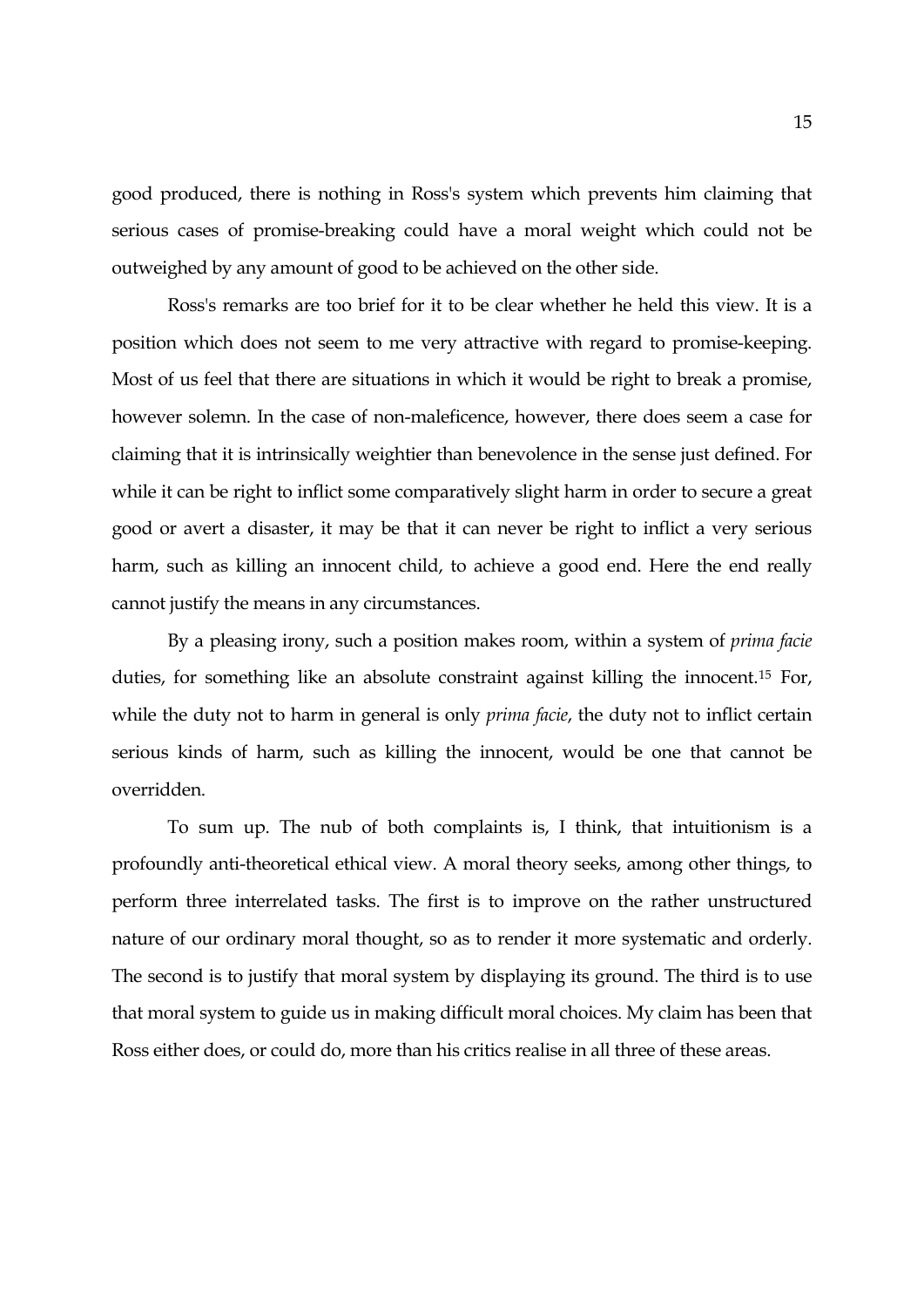## BIBLIOGRAPHY

- Audi, R. 1993 'Ethical Reflectionism' *The Monist*, **76**, pp. 295-315
- Gaut, B. 1993 'Moral Pluralism' *Philosophical Papers*, **22**, pp. 17-40
- Urmson, J.O. 1975 'A Defence of Intuitionism', *Proceedings of the Aristotelian Society*, **75**,
- pp. 111-119
- Ross, W.D. 1930 *The Right and the Good* (Oxford: Clarendon Press)
- Ross, W.D. 1939 *The Foundations of Ethics* (Oxford: Clarendon Press)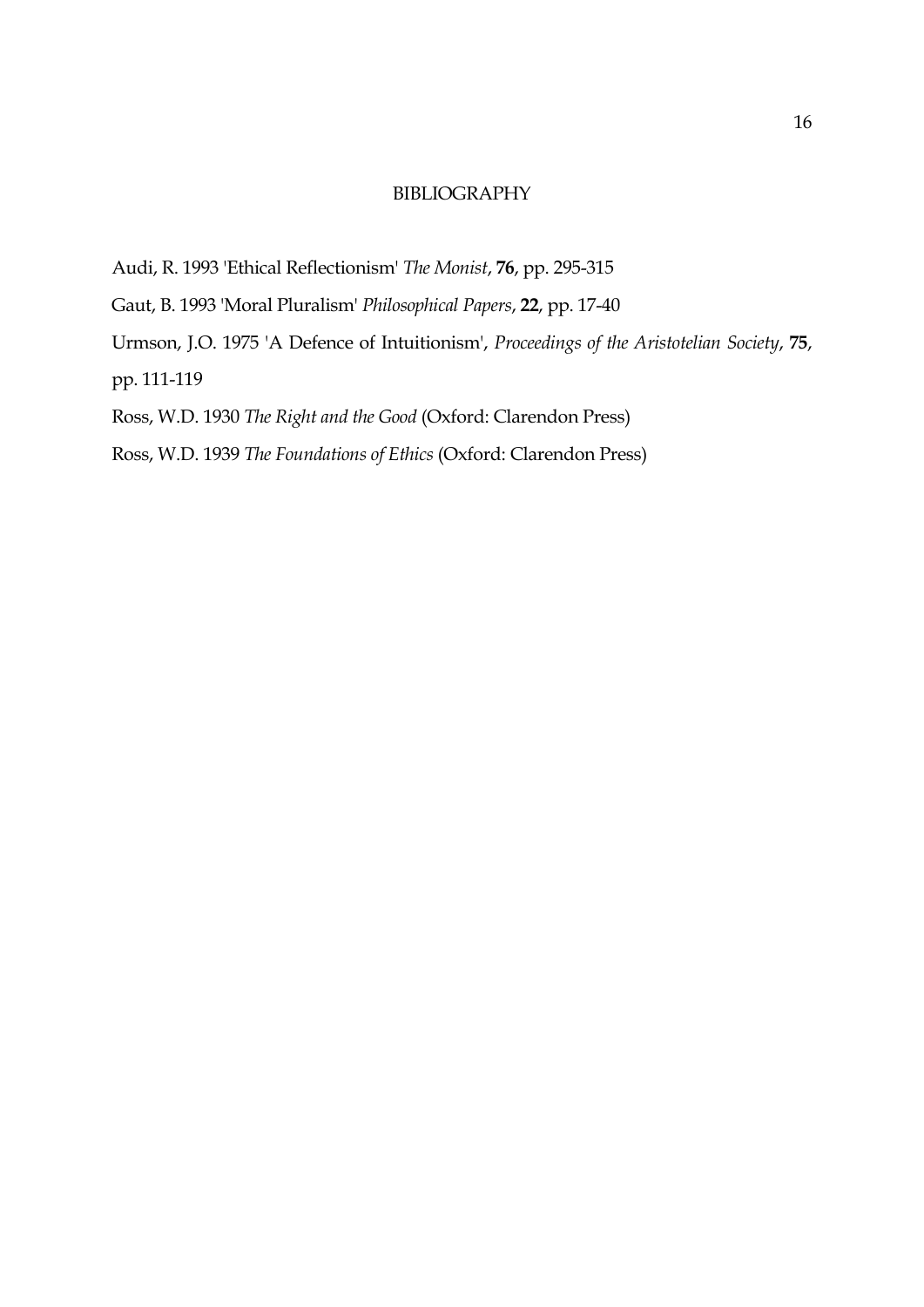## NOTES

1. This point is made with clarity and force by Prichard's pupil, J.O. Urmson (1975, pp. 111-112).

2. Philip Stratton-Lake has pointed out to me that, at least in the case of W.D. Ross, whose work is the subject of this paper, it is misleading to talk of there being distinct duties. For Ross regards these basic moral principles as *prima facie* duties which, as Ross points out (p. 20) are not strictly duties at all, 'but something related in a special kind of way to duty'. It might be better to say that his claim is that there are a number of fundamental and distinct moral considerations, whereas the utilitarian thinks there is only one. I shall, however, with this proviso understood, continue to use the familiar terminology. I shall also sometimes omit the prefix '*prima facie*' when talking of duties.

3. Ross puts these points with great clarity in *Foundations of Ethics*, p. 82. Perhaps it is even now necessary to lay to rest the old *canard* that intuitionists believed in some mysterious faculty of moral intuition or 'sixth sense', quite distinct from other epistemic abilities, which enabled people to detect (non-natural) moral properties. There is not a trace of this view in Prichard, Ross or Broad, nor in any Intuitionist known to me; nor indeed in Moore who, though belonging to the utilitarian tradition, shared with the Intuitionists a belief in the need for a foundational moral intuition in ethical theory.

4. [This footnote will contain some juicy examples of those who have made this charge.]

5. My discussion will focus on chapter 2 of *The Right and the Good*. All otherwise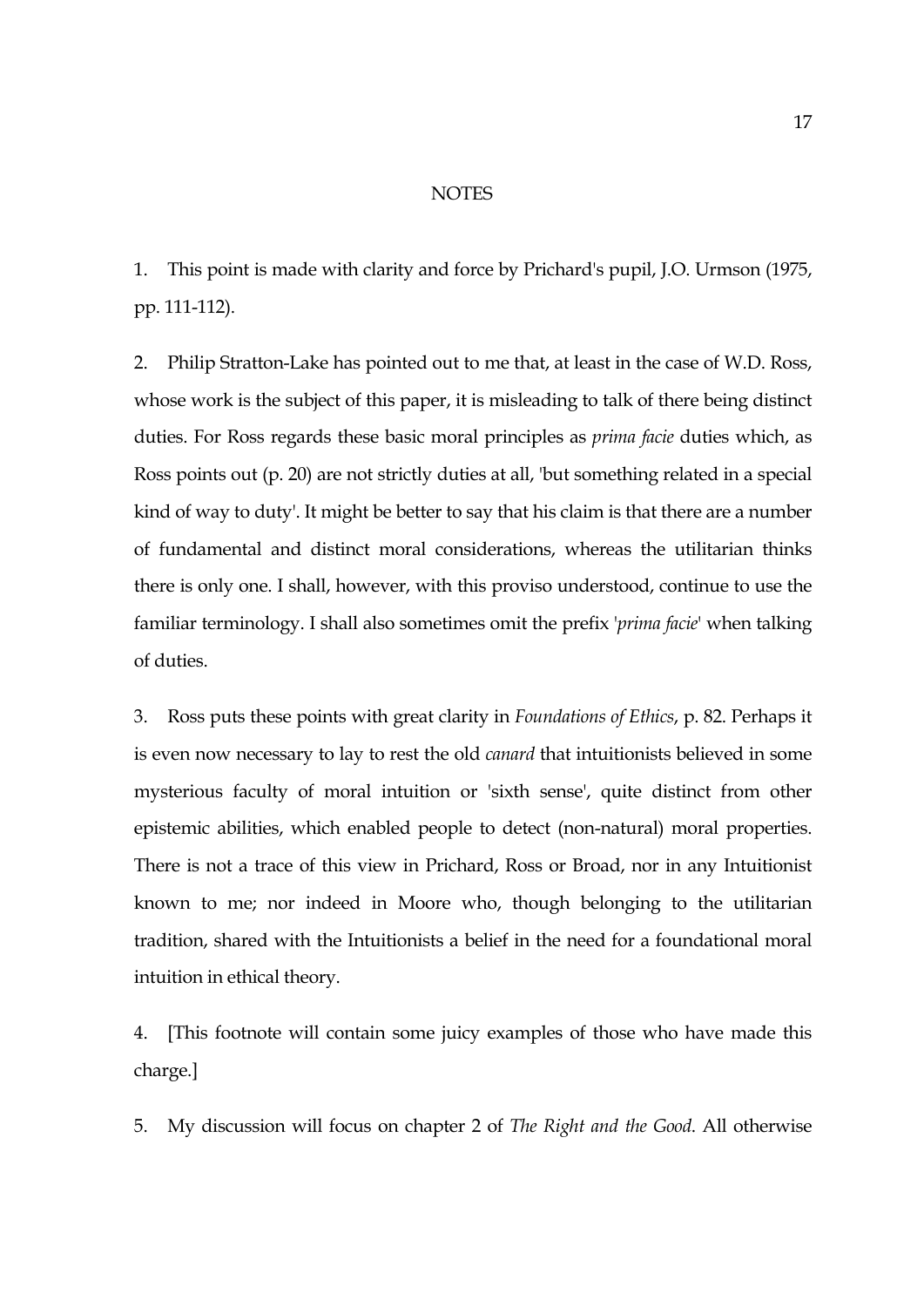unattributed page references are to this work.

6. I say 'arguably' because it might be said that I am doing harm to them by encouraging them in the bad habit of engaging in an activity which is normally seriously wrong. This is a very weak argument, for it supposes that habits (and children) are undiscriminating.

7. I owe this point to NN.

8. NN drew my attention to the formal aspects of Ross's division.

9. I owe this point also to NN.

10. Ross went on to develop a relational theory of rightness in *The Foundations of Ethics*. Ross marks this distinction between beneficence and other duties by calling the former a gneeral obligation and the latter special obligations. Note also that this paragraph is not exclusively concerned with *basic* duties; most of the relationships cited there, if they are foundations of a *prima facie* duty are not foundations of a basic one.

11. Few even notice that Ross held this view. As careful a commentator as Audi misses it. "[Ross] seems committed to the view that ethical generalizations do not *independently* carry evidential weight in such conflicts. One should not, e.g., appeal to a second-order generalization that duties of justice are stronger than duties of fidelity" (Audi, 1993, p. 297). Gaut (1993, p. ) is an honourable exception.

12. Nor did Ross change his view in his later work; see Ross, 1939, p. 75.

13. Ross does claim that the distinctness of fidelity and beneficence is sufficient to account for the fact that